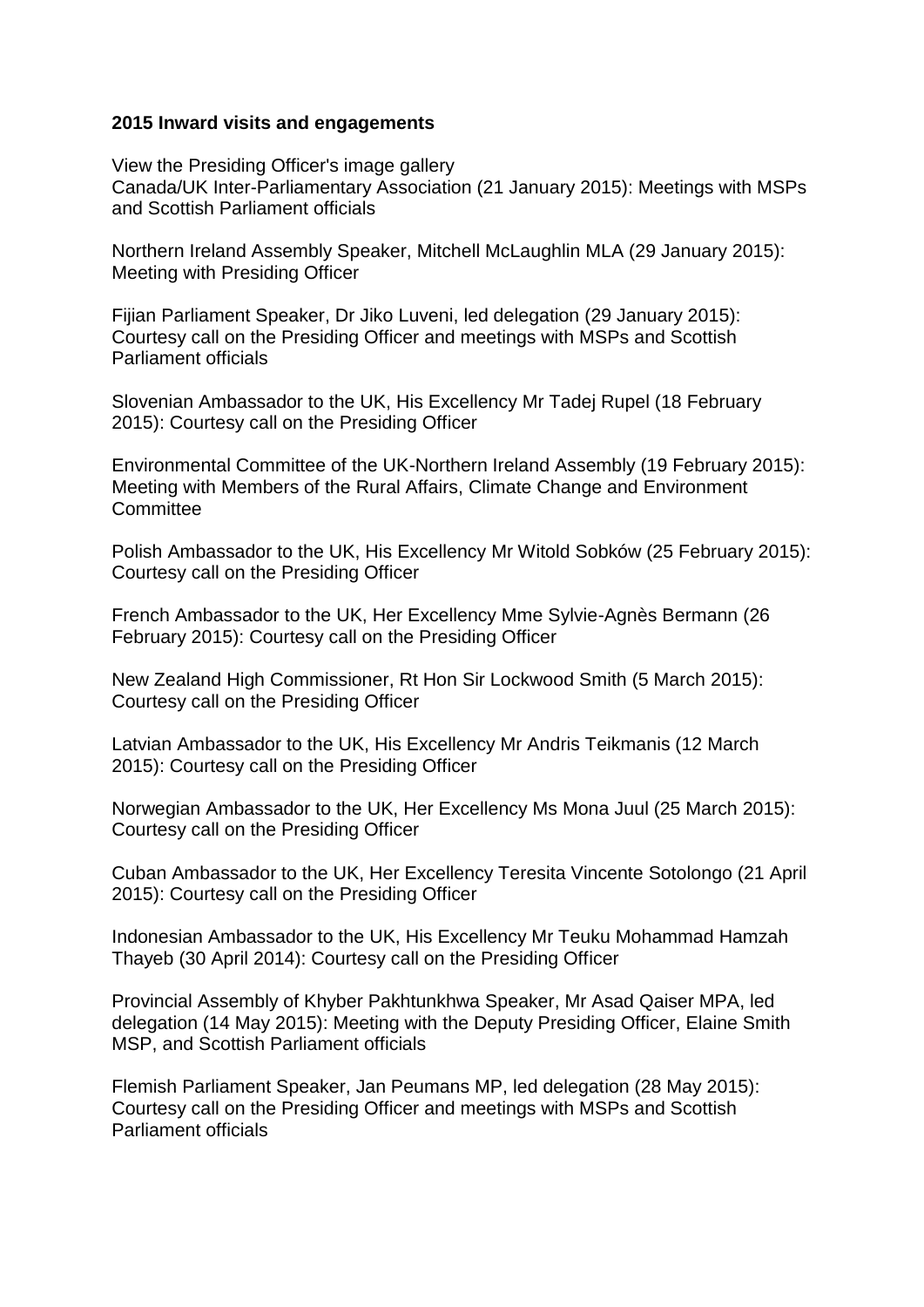Georgian Parliament delegation (17-18 June 2015): Meetings with MSPs and Scottish Parliament officials

Western Australia Parliament, Ian Britza MLA, (23 June 2016): Meetings with MSPs and Scottish Parliament officials.

Austrian Ambassador, His Excellency Dr Martin Eichtinger (24 June 2015): Courtesy call on the Presiding Officer

Australia, Parliament of Victoria, Hon Christine Fyffe MLA, (3 September 2015): Meeting with the members of CPA Scotland Branch Executive Committee and the Convener of the SPPA

Consul General of the Republic of France in Edinburgh, Mr Emmanuel Cocher (10 September 2015): Courtesy call on the Presiding Officer

Ambassador of the Grand Duchy of Luxembourg to the UK, His Excellency Mr Patrick Engelberg (17 September 2015): Courtesy call on the Deputy Presiding **Officer** 

Falkland Islands, Jan Cheek MLA (23 September 2015): Meeting with the members of CPA Scotland Branch Executive Committee

Ambassador of the Republic of Kazakhstan to the United Kingdom, His Excellency Erzhan Kazykhanov (30 September 2015): Courtesy call on the Presiding Officer.

Ms Barbara Stamm, President of the Bavarian State Parliament; Ms Ilse Aigner, Deputy Minister-President of Bavaria and Mr Thomas Kreuzer, Chairman of the CSU Parliamentary Party (6 October 2015): Courtesy call on the Presiding Officer

Bavarian Parliament delegation (6 October 2015): Meetings with MSPs and Scottish Parliament officials.

The Hon Kezia Purick MLA, Speaker of the Legislative Assembly of the Northern Territory (7 October 2015): Courtesy call on the Presiding Officer and meetings with MSPs and Scottish Parliament officials.

Baden-Wurttemburg, Petitions Committee delegation (21 October 2015): Meeting with Petitions Committee officials.

Iraqi Parliamentarians (27 October 2015): Meetings with MSPs and Scottish Parliament officials.

Australian parliamentary delegation (29 October 2015): Meetings with MSPs and officials.

Ambassador of the Argentine Republic to the United Kingdom, Her Excellency Ms Alicia Castro (29 October 2015): Courtesy call on the Deputy Presiding Officer.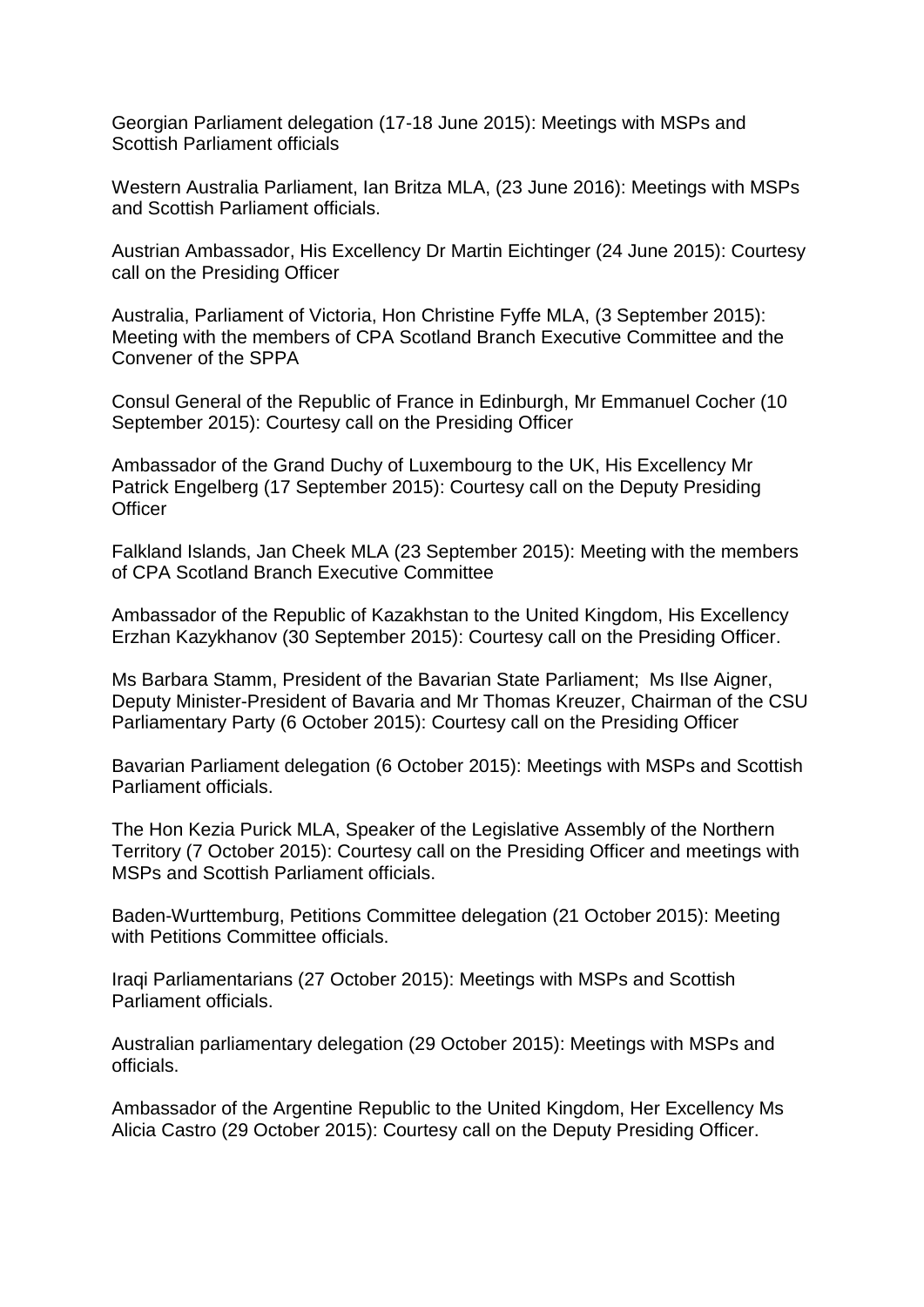High Commissioner of the Republic of Malawi, His Excellency Kena Mphonda (3 November 2015): Courtesy call on the Presiding Officer.

Petition Committee of the German State Parliament of North Rhine-Westphalia, Germany (4 November 2015) Meetings with Parliamentary Officials.

Select Committee on Delegated Legislation from the Parliament of Kenya (19 November 2015) Meetings with MSPs and Parliamentary Officials.

Consulate General of the United States in Edinburgh, Susan Wilson, Principal Officer (19 November 2015): Courtesy call on the Presiding Officer.

Acting Speaker, Mr Abdul Qudoos Bizenjo, from the Provincial Assembly of Balochistan, Pakistan (26 November 2015) Meetings with MSPs and a Courtesy call on the Presiding Officer.

German Consul General in Edinburgh, Mr Jens-Peter Voss (2 December 2015) Courtesy call on the Presiding Officer.

Members of the Provincial Assembly of Punjab and the Provincial Assembly of Sindh (10 – 11 December 2015) Meetings with MSPs and Parliamentary Officials.

Minister President of the Government of Flanders, Mr Geert Bourgeois (15 December 2015) Courtesy call on the Presiding Officer and meeting with the First Minister.

Netherlands Ambassador, His Excellency Mr Simon Smits (15 December 2015) Courtesy call on the Presiding Officer and meeting with the First Minister.

Tunisian Assembly of the Representatives of the People (17 December 2015) Meetings with MSPs and Parliamentary Officials.

## **2015 Outward visits and engagements**

Canada: Presiding Officer attendance in Kingston, Ontario, at events to commemorate the 200th anniversary of the birth of Sir John A Macdonal including speaking engagement at Queen's University, Kingston (January 2015)

London: Commonwealth Parliamentary Association Magna Carta Conference attended by Margaret Mitchell MSP and Tavish Scott MSP (February 2015)

Dublin: 50th British Irish Parliamentary Assembly Plenary attended by Deputy Presiding Officer John Scott MSP, Willie Coffey MSP, Michael McMahon MSP, Mary Scanlon MSP and Alison McInnes MSP (February 2015)

Gibraltar: Commonwealth Parliamentary Association British Islands and Mediterranean Region Commonwealth Women Parliamentarians Conference (February 2015)